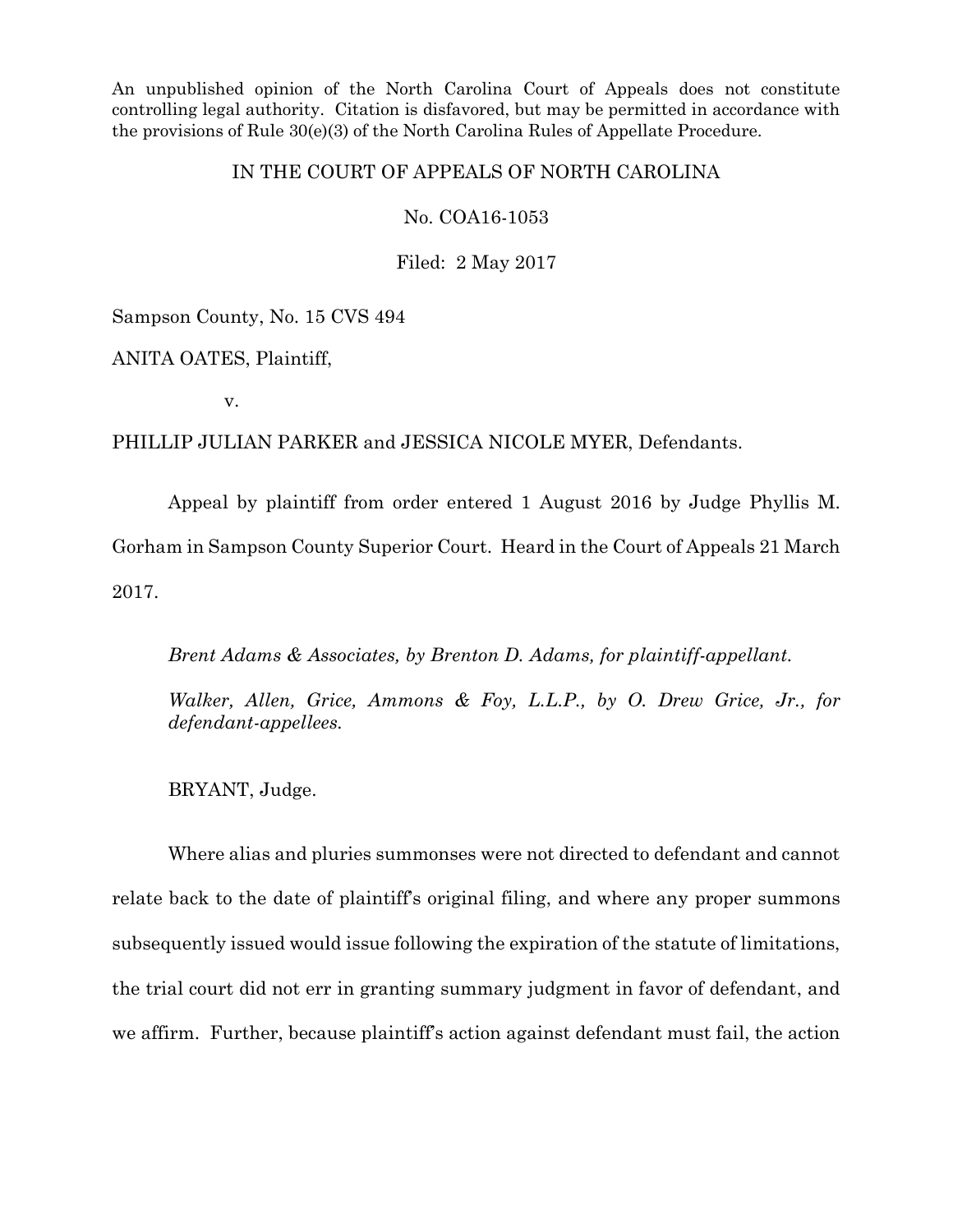#### *Opinion of the Court*

against a co-defendant was properly dismissed where the allegations against codefendant were premised entirely on principles of vicarious liability.

The instant case arises out of an automobile accident that occurred on 30 May 2012 in Fayetteville involving vehicles driven by plaintiff Anita Oates and defendant Phillip Julian Parker. Defendant Jessica Nicole Myer owned the vehicle driven by defendant Parker, and the only allegations of negligence in the complaint as to defendant Myer were premised on vicarious liability. The accident report prepared by the investigating officer listed defendant Parker's address as 211 Sapling Lane in Cameron, North Carolina, but did not indicate whether defendant Parker's name included a suffix (i.e., Jr., Sr., III).

On 8 May 2015, plaintiff filed her complaint in Sampson County Superior Court alleging that defendant Parker was negligent in connection with his operation of a motor vehicle and that such negligence caused injury to plaintiff. The complaint alleged that defendant Myer was the owner of the vehicle driven by defendant Parker at the time of the collision and was therefore also liable to plaintiff for her injuries. Summonses were issued by the Clerk of the Superior Court of Sampson County simultaneously with the filing of the complaint.

On 5 June 2015, plaintiff's attorney filed an Affidavit of Service alleging that service of process was completed pursuant to Rule 4(j) of the North Carolina Rules of Civil Procedure by mailing a copy of the complaint and civil summons to defendant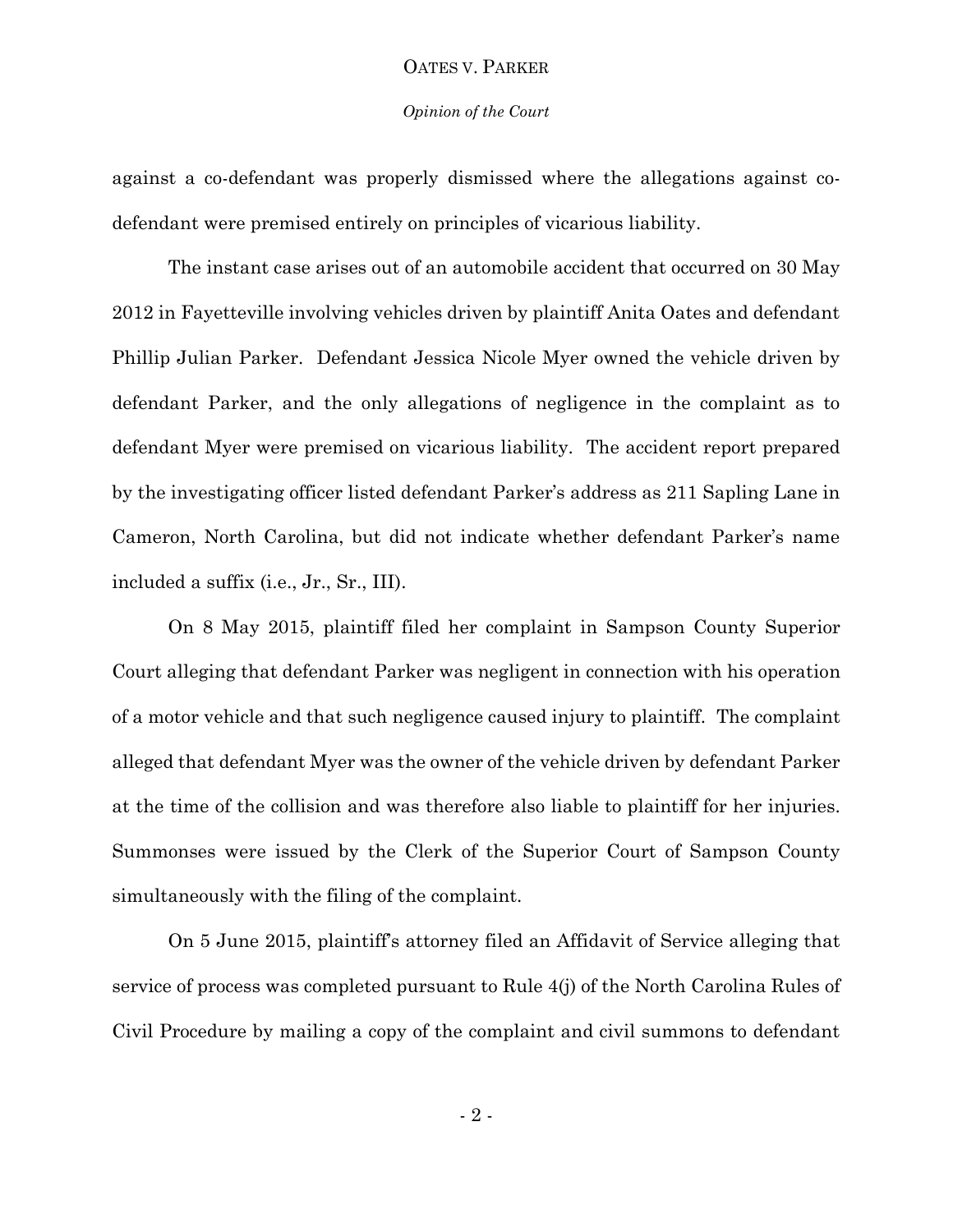#### *Opinion of the Court*

"Phillip Julian Parker" at 386 Valley Pine Lane, Sanford, North Carolina, 27330, by certified mail, return receipt requested. The signature on the domestic return receipt dated 2 June 2015 is illegible, but in Block D, someone printed the name "Phillip Parker Ja" or possibly "Phillip Parker Jr."

On 15 June 2015, defendant Parker filed a motion for extension of time to serve answer, which motion was granted. On 3 August 2015, defendant Parker served his answer and motion to dismiss for lack of personal jurisdiction based on insufficient process and/or service of process, and also asserted the statute of limitations as a defense. On or about 21 August 2015, plaintiff served upon defendant Parker a set of interrogatories, to which defendant Parker responded first by requesting a motion for extension of time, which the court granted. Meanwhile, plaintiff elicited the clerk's issuance of an alias and pluries summons directed to "Phillip Julian Parker" at the 386 Valley Pine Lane address in Sanford on 6 July 2015, and the issuance of subsequent summonses on 31 August and 19 October 2015, and on 7 January, 17 March, and 19 May 2016.

On 11 January 2016, Phillip Julian Parker, Jr., defendant Parker's father, executed an affidavit which stated, in pertinent part, as follows:

- 1. I am Phillip Julian Parker, III's father.
- 2. At the time of the accident, my son was living alone at 211 Sapling Lane in Cameron, North Carolina.
- 3. I live at 386 Valley Pine Lane in Sanford, North

- 3 -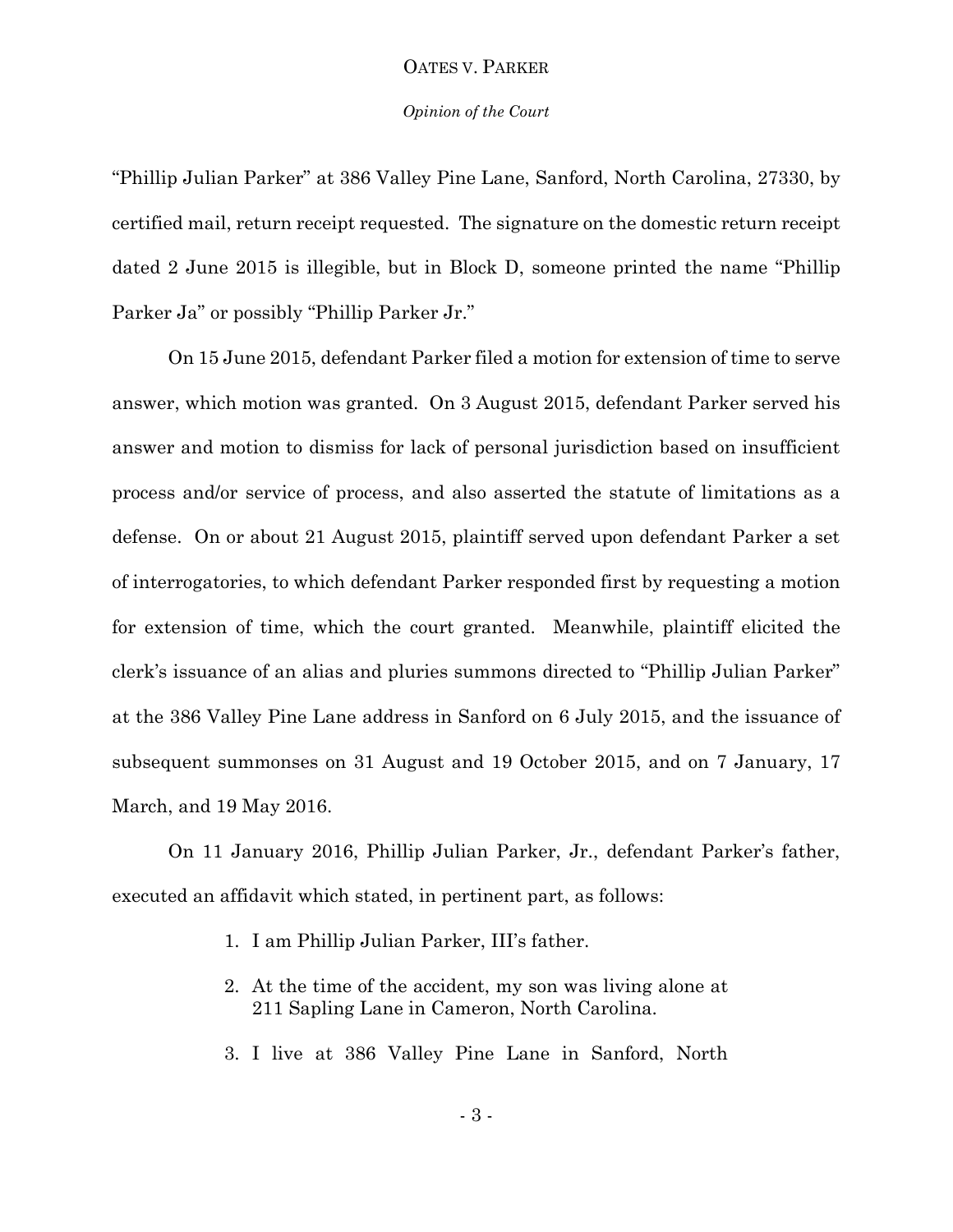*Opinion of the Court*

Carolina.

- 4. My son has not lived with me at any time since the date of the accident that he was in on May 30, 2012, and he was not living with me at the Valley Pine Lane address on June 2, 2015.
- 5. I signed for a package delivered to my home that appeared to be addressed to me on June 2, 2015, but the documents contained therein were clearly meant for service on my son as I had nothing to do with the above referenced accident.
- 6. I am not authorized to accept legal documents on behalf of my son as he is a grown adult responsible for his own affairs.

A similar affidavit was signed and executed by defendant Parker on the same day.

On 20 June 2016, defendant Parker filed a motion for summary judgment "on the ground that there was no issue as to any material fact with regard to the First and Second Defenses raised in the Answer," lack of personal jurisdiction and the statute of limitations, respectively. Defendant Parker also attached his and his father's affidavits to this motion. On 11 July 2016, the case came on for hearing before the Honorable Phyllis M. Gorham, Judge presiding, in Sampson County Superior Court. By order dated 1 August 2016, the trial court granted defendant Parker's motion for summary judgment and dismissed the action "as to defendant Meyer [sic] whose liability as the owner of the vehicle involved in the accident forming the basis of the plaintiff's Complaint is dependent upon liability being established against the defendant Parker." Plaintiff appeals.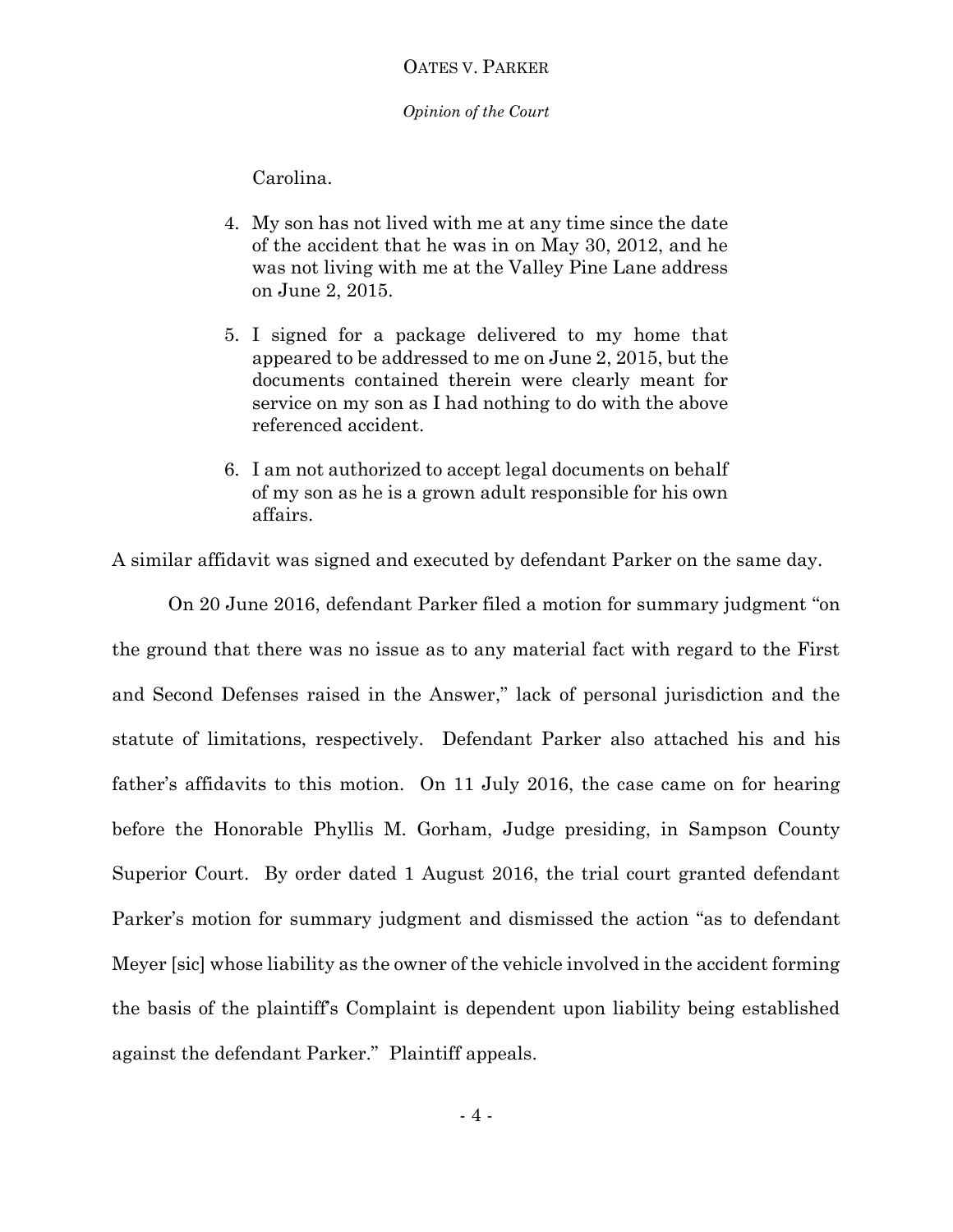*Opinion of the Court*

\_\_\_\_\_\_\_\_\_\_\_\_\_\_\_\_\_\_\_\_\_\_\_\_\_\_\_\_\_\_\_\_\_\_\_\_\_\_\_\_\_\_\_\_\_\_\_\_\_\_\_\_\_\_\_\_\_

On appeal, plaintiff contends the trial court erred in granting defendant Parker's motion for summary judgment and in dismissing plaintiff's claim against both defendants. Specifically, plaintiff contends there was an unbroken chain of summonses directed to both defendants and numerous issues of material fact before the court such that this case should be remanded for a trial on the merits. We disagree.

This Court reviews appeals from summary judgment *de novo*. *In re Will of Jones*, 362 N.C. 569, 573, 669 S.E.2d 572, 576 (2008). "[S]uch judgment is appropriate only when the record shows that 'there is no genuine issue as to any material fact and that any party is entitled to judgment as a matter of law.' " *Id.* (quoting *Forbis v. Neal*, 361 N.C. 519, 523–24, 649 S.E.2d 382, 385 (2007)).

"Upon the filing of the complaint, summons shall be issued forthwith, and in any event within five days. The complaint and summons shall be delivered to some proper person for service." N.C. Gen. Stat. § 1A-1, Rule 4(a) (2015). Rule 4(j) of the N.C. Rules of Civil Procedure provides that service via certified mail can be accomplished "[b]y mailing a copy of the summons and of the complaint, registered or certified mail, return receipt requested, addressed to the party to be served, and delivering to the addressee." *Id.*  $\S$  1A-1, Rule 4(j)(1)c. "The purpose of the service requirement is to provide notice to the party against whom the proceeding or action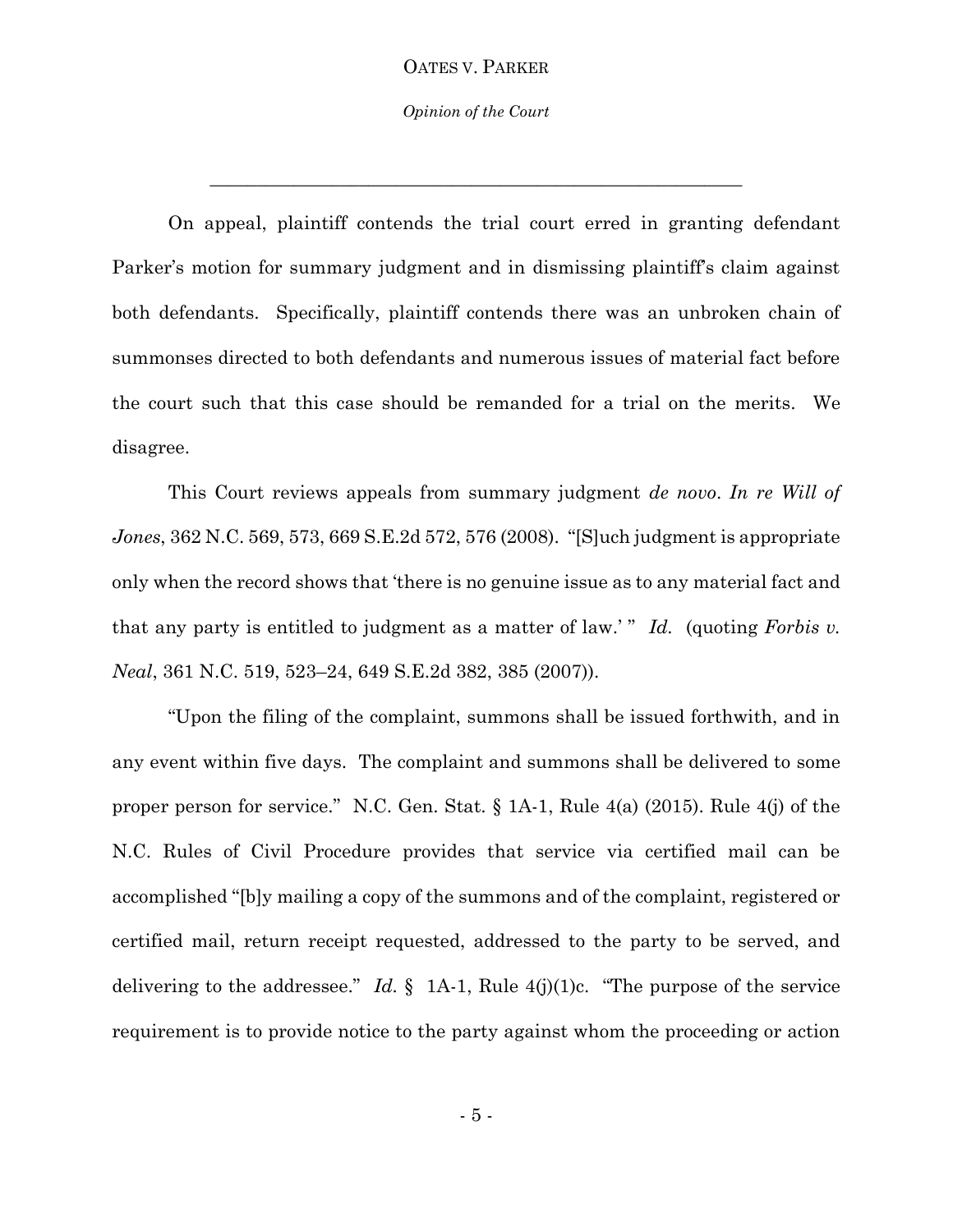#### *Opinion of the Court*

is commenced and allow them an opportunity to answer or otherwise plead." *Fender v. Deaton*, 130 N.C. App. 657, 659, 503 S.E.2d 707, 708 (1998) (citing *Hazelwood v. Bailey*, 339 N.C. 578, 581, 453 S.E.2d 522, 523 (1995)). As such, "[s]ervice of process upon one not authorized by appointment or by law to be served or to accept service of process results in a lack of jurisdiction over the party attempted to be served." *Carolina Paper Co., Inc. v. Bouchelle*, 19 N.C. App. 697, 699, 200 S.E.2d 203, 204 (1973) (citation omitted).

However, Rule 4(d) provides that if a defendant is not served within the time allowed, the plaintiff may "secure an endorsement upon the original summons for an extension of time," N.C.G.S. § 1A-1, Rule 4(d)(1), or "may sue out an alias or pluries summons . . . ." *Id.* § 1A-1, Rule 4(d)(2); *see Roshelli v. Sperry*, 57 N.C. App. 305, 307, 291 S.E.2d 355, 356 (1982). "The Rule 4(d) provisions for an endorsement on the original summons or issuance of an alias or pluries summons *apply only when the original summons was not served*, and their purpose is to keep the action alive until service can be made." *Id.* (emphasis added) (citations omitted). "Therefore, the validity of an alias or pluries summons is dependent on the validity of the original summons." *Stack v. Union Reg. Mem'l Med. Ctr., Inc.*, 171 N.C. App. 322, 325, 614 S.E.2d 378, 381 (2005).

In *Roshelli*, the plaintiff sought to recover for personal injuries as a result of a car accident involving the defendant's daughter, who had been driving her father's—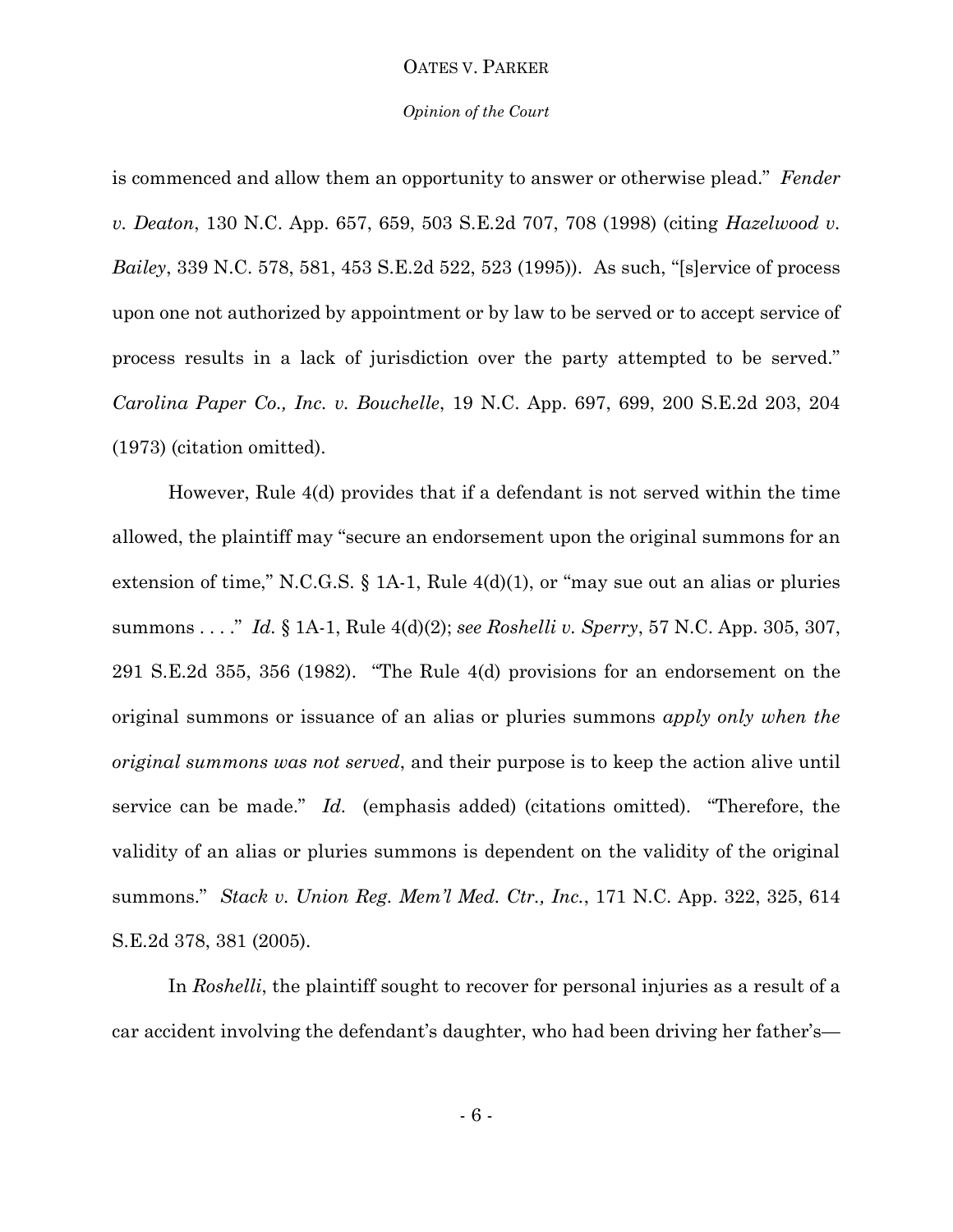#### *Opinion of the Court*

the defendant's—car. 57 N.C. App. at 305, 291 S.E.2d at 355. In causing his first summons to be issued the same date he filed his complaint, the plaintiff served the defendant's daughter, not the defendant. *Id.* at 307, 291 S.E.2d at 356. The summons also incorrectly named the defendant's daughter; the defendant and owner of the vehicle was the only party defendant to the action. *Id*. The plaintiff's second summons was issued eleven days after the complaint was filed and duly served on the defendant. *Id.* It also included "an endorsement by the clerk, by which the plaintiff attempted to connect the second summons to the original summons and thus comply with Rule 4(d) . . . ." *Id.* However, this Court held that "Rule 4(d) is not applicable because the original summons was not issued for service on the defendant but on *a person other than defendant, a person not a party to the action*." *Id.* (emphasis added). As such, this Court concluded that "[t]he plaintiff's argument that the second summons related back under Rule 4(f) to the date of issuance of the original is without merit." *Id.* at 307, 291 S.E.2d at 356–57.

In the instant case, the clerk issued the first summons the same day plaintiff filed her complaint on 8 May 2015. But the summons and complaint were served on Phillip Julian Parker Jr., defendant Parker's father, at "386 Valley Pine Lane, Sanford, NC 27330." The Sanford address (defendant's father's address) was used for service purposes, despite the fact that the accident report listed defendant Parker's address as 211 Sapling Lane, Cameron, North Carolina as of 30 May 2012, the date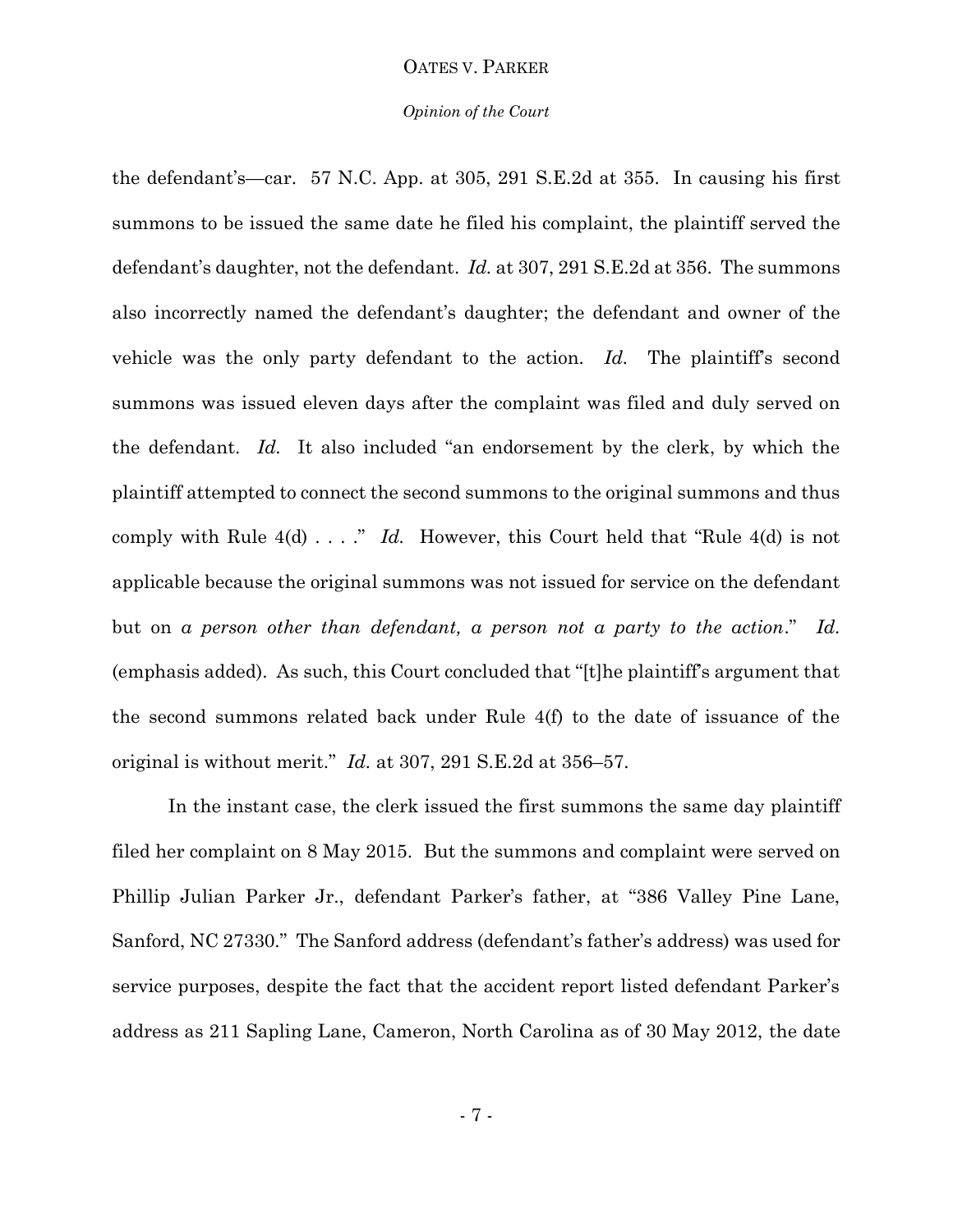#### *Opinion of the Court*

of the car accident. The original summons listed "Defendant 1" as "Phillip Julian Parker."

On 6 July 2015, plaintiff had the clerk issue an alias and pluries summons, which included the date the original summons was issued—8 May 2015—and listed the name and address of "Defendant 1" as "Phillip Julian Parker, 386 Valley Pine Lane, Sanford, NC 27330-6374." In other words, the 6 July 2015 alias and pluries summons was identical to the 8 May 2015 original summons, in that it listed defendant Parker's father's address. Plaintiff also proceeded to have the clerk issue five additional alias and pluries summonses on 31 August and 19 October 2015, and on 7 January, 15 March, and 19 May 2016, each one listing defendant as "Phillip Julian Parker, 386 Valley Pine Lane, Sanford, NC 27330-6374."<sup>1</sup>

The summonses in the instant case were never directed to defendant Parker pursuant to Rule 4(b). *See* N.C.G.S. § 1A-1, Rule 4(b) ("[The summons] shall be directed to the defendant  $\dots$  ."). All of the summonses issued by plaintiff were directed to defendant's father at defendant's father's address. Because the six alias and pluries summonses were not directed to defendant Parker, they cannot relate

 $\overline{a}$ 

<sup>&</sup>lt;sup>1</sup> Defendant Parker's address changed around the beginning of October 2015. His new address was listed in an answer to interrogatories requested by plaintiff. However, this document—Defendant Phillip Julian Parker's Responses to Plaintiff's First Set of Interrogatories and Requests for Production of Documents—includes no certificate of service. Accordingly, there is no clear evidence in the record to indicate that plaintiff ever became aware of defendant Parker's October 2015 address change. But, even so, defendant Parker's address—211 Sapling Lane, Cameron, North Carolina—was clearly printed on the accident report, of which plaintiff or plaintiff's attorney presumably had a copy.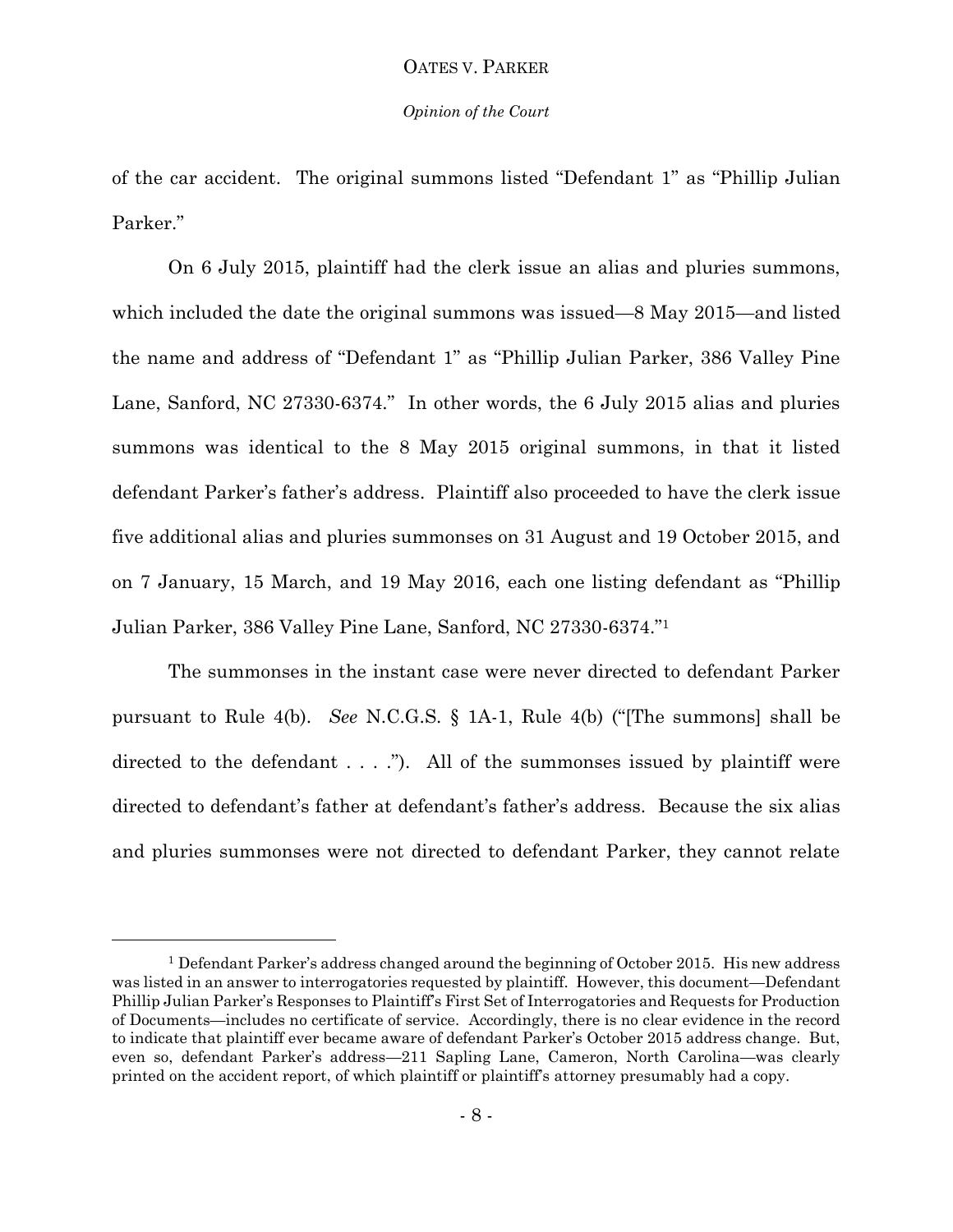#### *Opinion of the Court*

back to the date of the original filing. Thus, any subsequent summons directed to defendant Parker at the proper address would be deemed to commence the action well after 30 May 2015 (the date of expiration of the statute of limitations). Accordingly, plaintiff's action is barred by the statute of limitations, and the trial court did not err in granting defendant Parker's motion for summary judgment.

Having concluded that the trial court's grant of defendant Parker's motion for summary judgment was proper, we also conclude that the trial court did not err in dismissing the case as to defendant Myer.

Where a plaintiff fails to obtain proper service of process on the defendant driver of a vehicle involved in an accident giving rise to a complaint, the case against the defendant owner of the vehicle, if sued solely on agency principles, should be dismissed as well. *Atkinson v. Lesmeister*, 186 N.C. App. 442, 446, 651 S.E.2d 294, 297 (2007) ("[S]ince the driver of the automobile was not properly served, she cannot be held liable for negligence, and therefore there is no negligence to impute to the owner of the automobile."); *cf. Roshelli*, 57 N.C. App. at 307, 291 S.E.2d at 356–57 (holding that summons did not relate back to original filing where summons was served on the driver of the vehicle (the daughter of the vehicle's owner) who was not a party defendant).

Here, the complaint alleges that defendant Myer was the owner of the vehicle driven by defendant Parker, and further alleges that any negligence of defendant